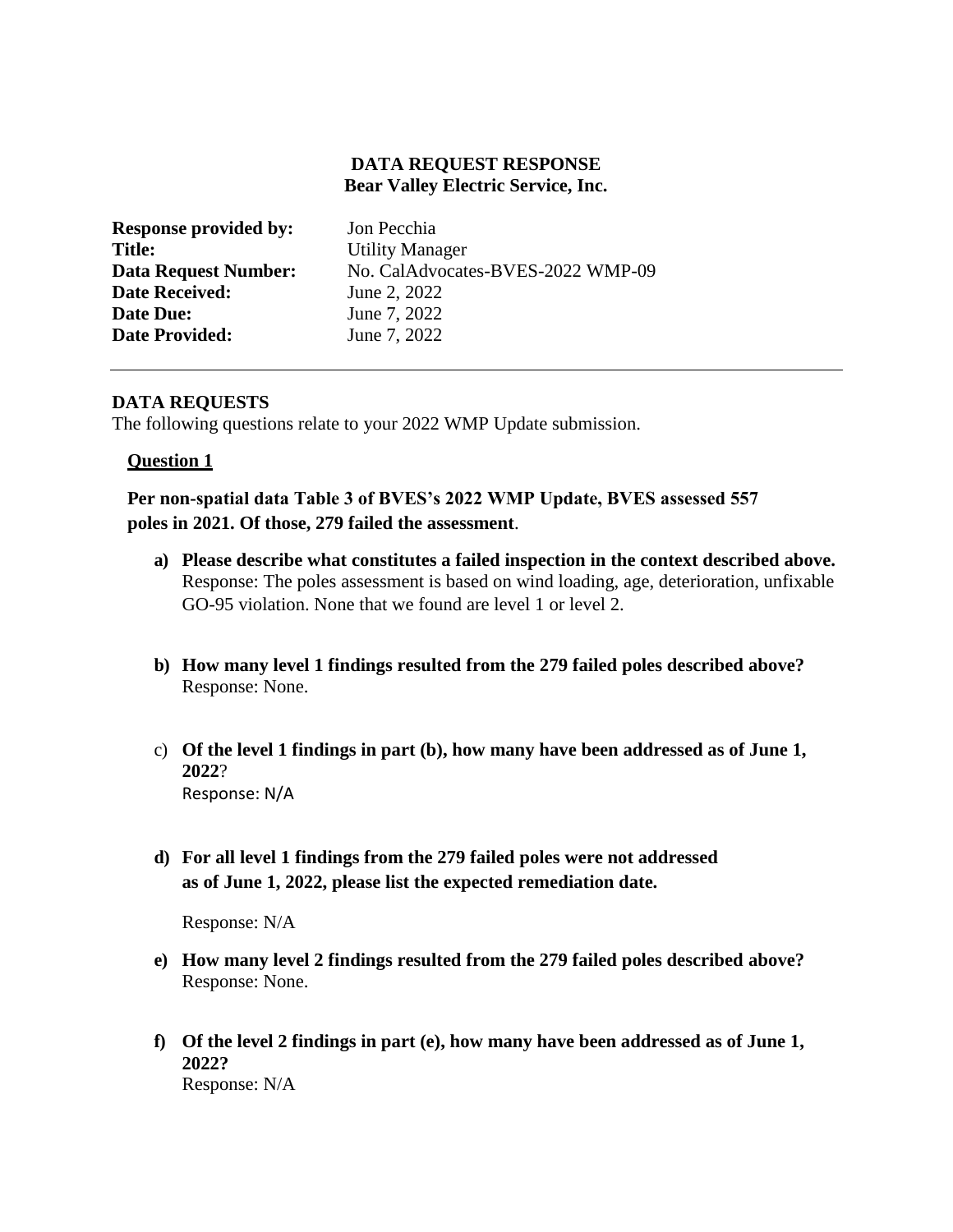- g) **For all level 2 findings from the 279 failed poles were not addressed as of June 1, 2022, please list the expected remediation date**. Response: N/A
- **h) How many level 3 findings resulted from the 279 failed poles described above?** Response: N/A
- **i) Of the level 3 findings in part (h), how many have been addressed as of June 1, 2022?** Response: 279
- j) **For all level 3 findings from the 279 failed poles were not addressed as of June 1, 2022, please list the expected remediation date**. Response: 115
- **k) How many of the 279 failed poles have been remediated or replaced as of June 1, 2022?**

Response: 164 are in the process of being replaced or remediated, estimate to be complete by December 15, 2022.

# **Question 2**

**Per non-spatial data Table 3 of BVES's 2022 WMP Update, BVES recorded maximum sustained wind gusts of 50 mph in Q1 of 2021, and 55 mph in Q4 of 2021.**

a) **Please list each date in 2021 when wind speeds (sustained wind or 3 second wind gusts) along one or more of BVES's circuits equaled or exceeded 45 mph**.

Response: There were no sustained winds of 45 mph or more in 2021. On following dates 3-second wind gusts of 45 mph or more occurred in 2021: 2/14/2021, 10/13/2021, 12/15/2021.

**b) For each date in response to part (a), what was the National Fire Danger Rating System (NFDRS) rating for that day?**

Response:  $2/14/2021$  = Green,  $10/13/2021$  = Brown,  $12/15/2021$  = Green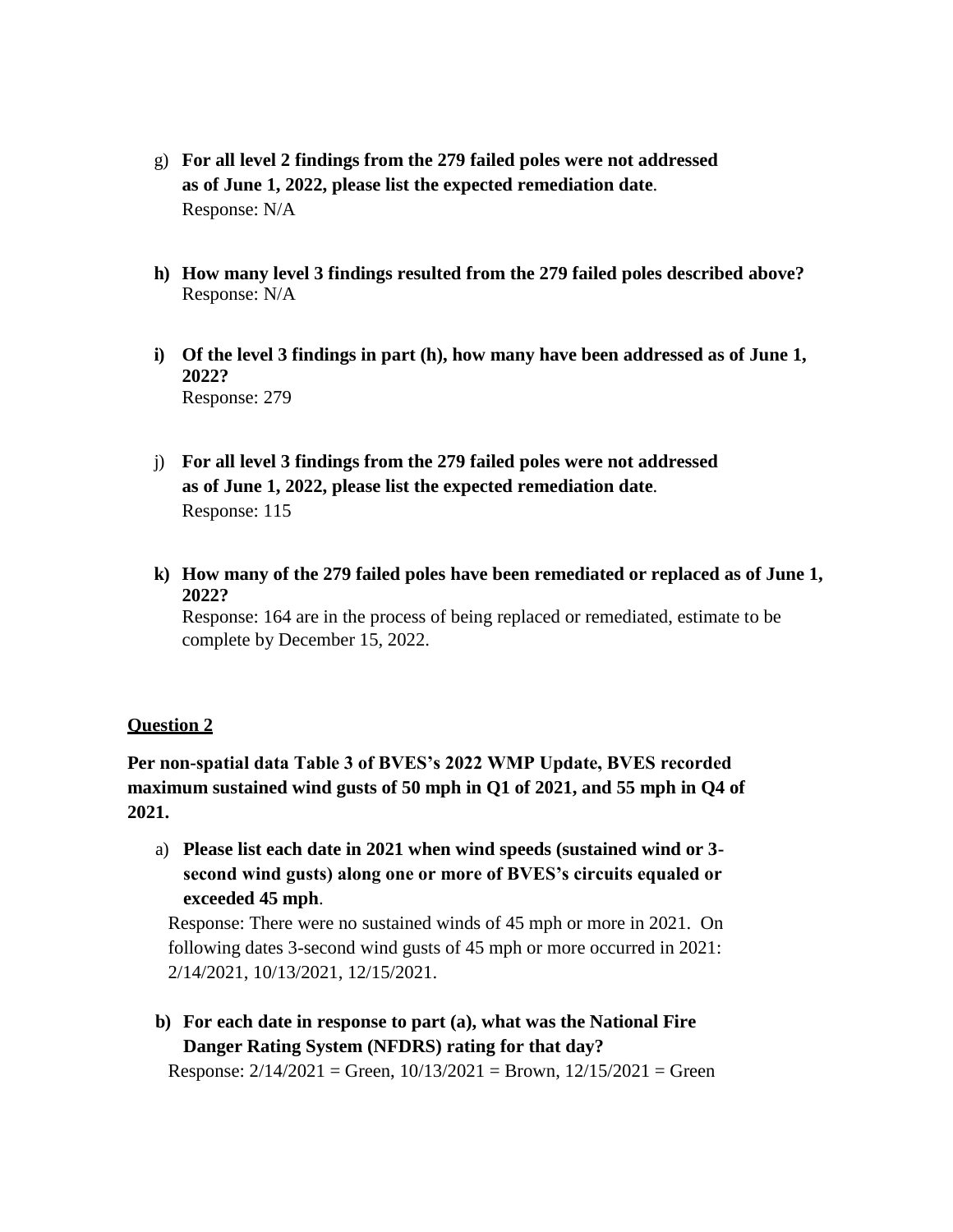c) **Please list each date in 2021 when wind speeds (sustained wind or 3 second wind gusts) along one or more of BVES's circuits equaled r exceeded 50 mph**.

Response: There were no sustained winds of 50 mph or more in 2021. On following date a 3-second wind gust of 50 mph or more occurred in 2021: 12/15/2021.

- **d) For each date in response to part (c), what was the NFDRS rating for that day?** Response:  $12/15/2021 =$  Green
- **e) Please list each date in 2021 when wind speeds (sustained wind or 3 second wind gusts) along one or more of BVES's circuits equaled or exceeded 55 mph.**

Response: There were no sustained winds of 50 mph or more in 2021. On following date a 3-second wind gust of 55 mph or more occurred in 2021: 12/15/2021.

**f) For each date in response to part (e), what was the NFDRS rating for that day?** Response:  $12/15/2021 =$  Green

# **Question 3**

**Table 4-4 on pp. B-19 and B-20 of BVES's 2022 WMP Update lists the PSPSrelated operations BVES will take under various conditions. If the answer to any of the following is "yes," please list for each day: the date, the maximum wind speed, the NFDRS rating, and whether any damage to BVES assets was found following the high wind conditions.**

**a) Were there any days in 2021 when, in accordance with Table 4-4, BVES deployed Wildfire Risk Teams to "high risk" areas? If "yes," please list for each day: the date, the maximum wind speed, the NFDRS rating, and whether any damage to BVES assets was found following the high wind conditions.**

Response: No.

**b) Were there any days in 2021 when, in accordance with Table 4-4, BVES forwarded to Field Operations an updated list of medical baseline customers and access and functional needs population? If "yes," please list for each day: the date, the maximum wind speed, the NFDRS rating, and whether any damage to BVES assets was found following the high wind conditions.**

Response: No.